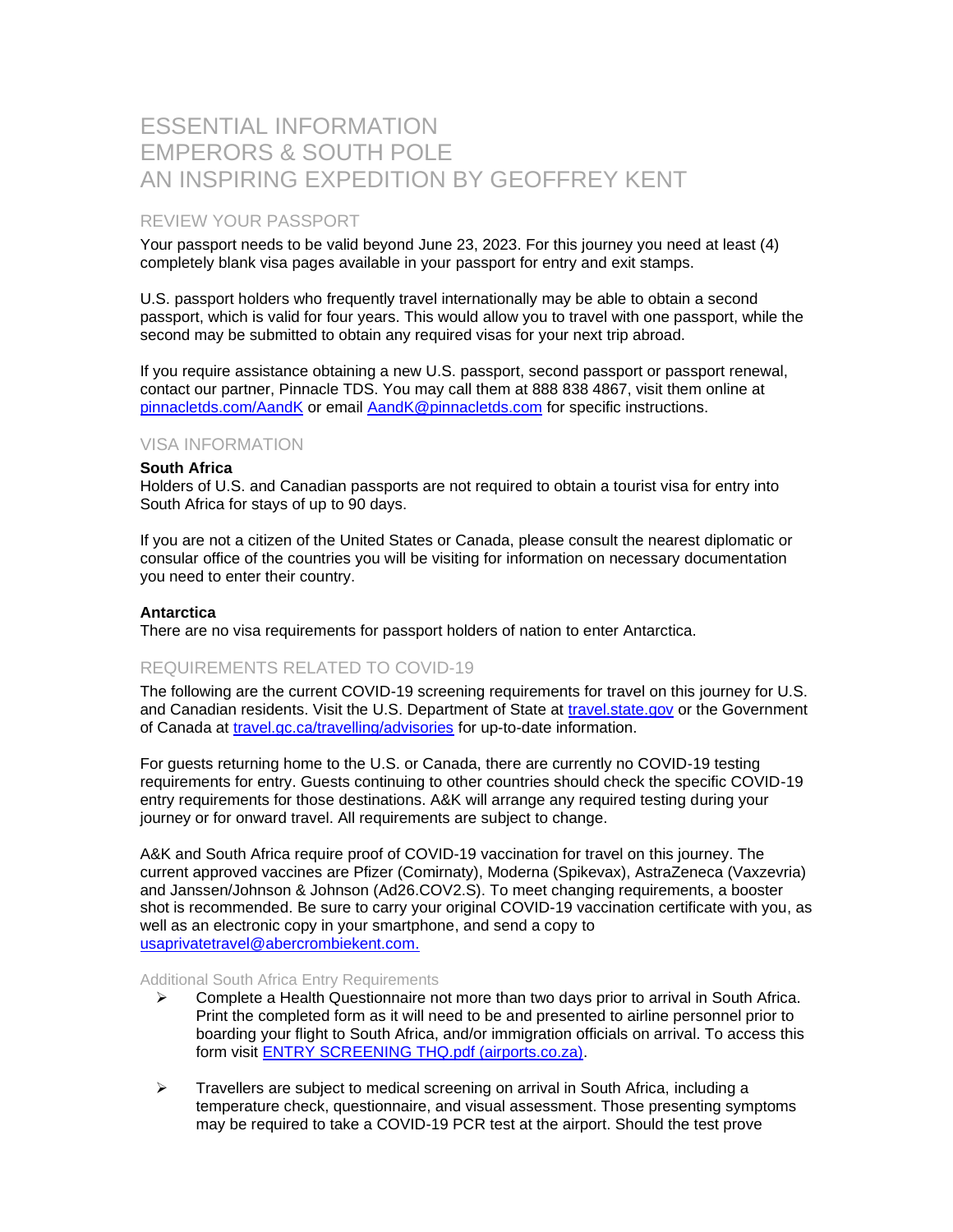positive, the traveller will be required to quarantine at a designated site for 10 days. All related costs are the responsibility of the traveller.

- ➢ Travellers may choose to download the COVID Alert South Africa mobile app to assist with contact tracing, however this is not mandatory. To download this app for Android phones visit [COVID Alert South Africa -](https://eur01.safelinks.protection.outlook.com/?url=https%3A%2F%2Fplay.google.com%2Fstore%2Fapps%2Fdetails%3Fid%3Dza.gov.health.covidconnect%26hl%3Den%26gl%3DUS&data=04%7C01%7Clwala%40abercrombiekent.com%7C792b308fbef7490bd8c008d97f9d144e%7C62e53dcd9b81463f9fc2e36930bbbd84%7C0%7C0%7C637681134885074452%7CUnknown%7CTWFpbGZsb3d8eyJWIjoiMC4wLjAwMDAiLCJQIjoiV2luMzIiLCJBTiI6Ik1haWwiLCJXVCI6Mn0%3D%7C1000&sdata=9x4q7U4iPUpcfbNdFdHkjZr%2F0Xhb8uWQ7boCMzeqs6Q%3D&reserved=0) Apps on Google Play for iPhones visit [COVID](https://eur01.safelinks.protection.outlook.com/?url=https%3A%2F%2Fapps.apple.com%2Fza%2Fapp%2Fcovid-alert-south-africa%2Fid1524618326&data=04%7C01%7Clwala%40abercrombiekent.com%7C792b308fbef7490bd8c008d97f9d144e%7C62e53dcd9b81463f9fc2e36930bbbd84%7C0%7C0%7C637681134885074452%7CUnknown%7CTWFpbGZsb3d8eyJWIjoiMC4wLjAwMDAiLCJQIjoiV2luMzIiLCJBTiI6Ik1haWwiLCJXVCI6Mn0%3D%7C1000&sdata=VYSt1RtaHyV5RQJH7nvo71S5%2Fm6itFbzxhtG9Y%2Fqa%2BI%3D&reserved=0)  [Alert South Africa on the App](https://eur01.safelinks.protection.outlook.com/?url=https%3A%2F%2Fapps.apple.com%2Fza%2Fapp%2Fcovid-alert-south-africa%2Fid1524618326&data=04%7C01%7Clwala%40abercrombiekent.com%7C792b308fbef7490bd8c008d97f9d144e%7C62e53dcd9b81463f9fc2e36930bbbd84%7C0%7C0%7C637681134885074452%7CUnknown%7CTWFpbGZsb3d8eyJWIjoiMC4wLjAwMDAiLCJQIjoiV2luMzIiLCJBTiI6Ik1haWwiLCJXVCI6Mn0%3D%7C1000&sdata=VYSt1RtaHyV5RQJH7nvo71S5%2Fm6itFbzxhtG9Y%2Fqa%2BI%3D&reserved=0) Store.
- $\triangleright$  A COVID-19 PCR test is required to board the aircraft for your flights to and within Antarctica. A&K will facilitate the required testing and details will be provided Cape Town.

### REGISTER YOUR JOURNEY

We recommend that you register with your nearest embassy or consulate for the destinations included in your journey. U.S. citizens can register through STEP, the Smart Traveller Enrollment Program [\(step.state.gov/step\)](https://step.state.gov/step/). Canadian citizens can enroll in Registration of Canadians Abroad at [travel.gc.ca/travelling/registration.](https://travel.gc.ca/travelling/registration)

### UPDATE VACCINES & MEDICATIONS

Check with the Centers for Disease Control and Prevention [\(cdc.gov/travel\)](http://wwwnc.cdc.gov/travel/) or the World Health Organization [\(who.int/en\)](http://www.who.int/en) for the latest on required and recommended vaccines for your destination.

A yellow fever vaccination is only required to enter South Africa if you are arriving from, or have transited through, a yellow fever-endemic area in South America or Africa. The CDC and WHO each provide a current list of all affected countries. If vaccination for yellow fever is necessary, you must carry an International Certificate of Vaccination provided by your physician; you may be denied entry without it. If your physician advises against receiving the vaccination because of your personal medical history, he or she can provide you with the necessary documentation for the country/countries you are visiting.

There are no required vaccinations to enter Antarctica.

You'll want to visit your doctor or local travel clinic a couple of months before departure to allow time for any vaccinations to take effect or to fill any prescriptions.

### STAY HEALTHY ON THE ROAD & SPECIAL CONSIDERATIONS

In accordance with local regulations in South Africa, face masks must be worn during any indoor public activities, and all persons are required to practice physical distancing of at least 6 feet (2 meters). We encourage you to bring your own masks; a supply will be on hand where needed. Note all protocols are subject to change in accordance with relevant guidelines, local regulations and conditions.

Carry your prescriptions and over-the-counter medications in their original containers in your carry-on luggage. Pack a simple first-aid kit along with medicines for motion sickness and mild upset stomach. As a precaution, use only bottled water and avoid foods from street vendors. This journey includes travel to remote regions with limited medical facilities.

This journey travels to remote destinations far removed from medical facilities and major medical care is not available. Camp staff have received medical training ranging from basic to advanced, including a qualified medical doctor who will accompany guests on South Pole flights and other excursions. First-aid kits are carried on excursions and overnight trips.

The South Pole is situated at an altitude of 13,123 feet (4,000 meters). Since air is significantly thinner at high altitudes, you may feel the effects of altitude sickness. If you feel a tingling or numbness in any of your extremities or are experiencing symptoms of high altitude sickness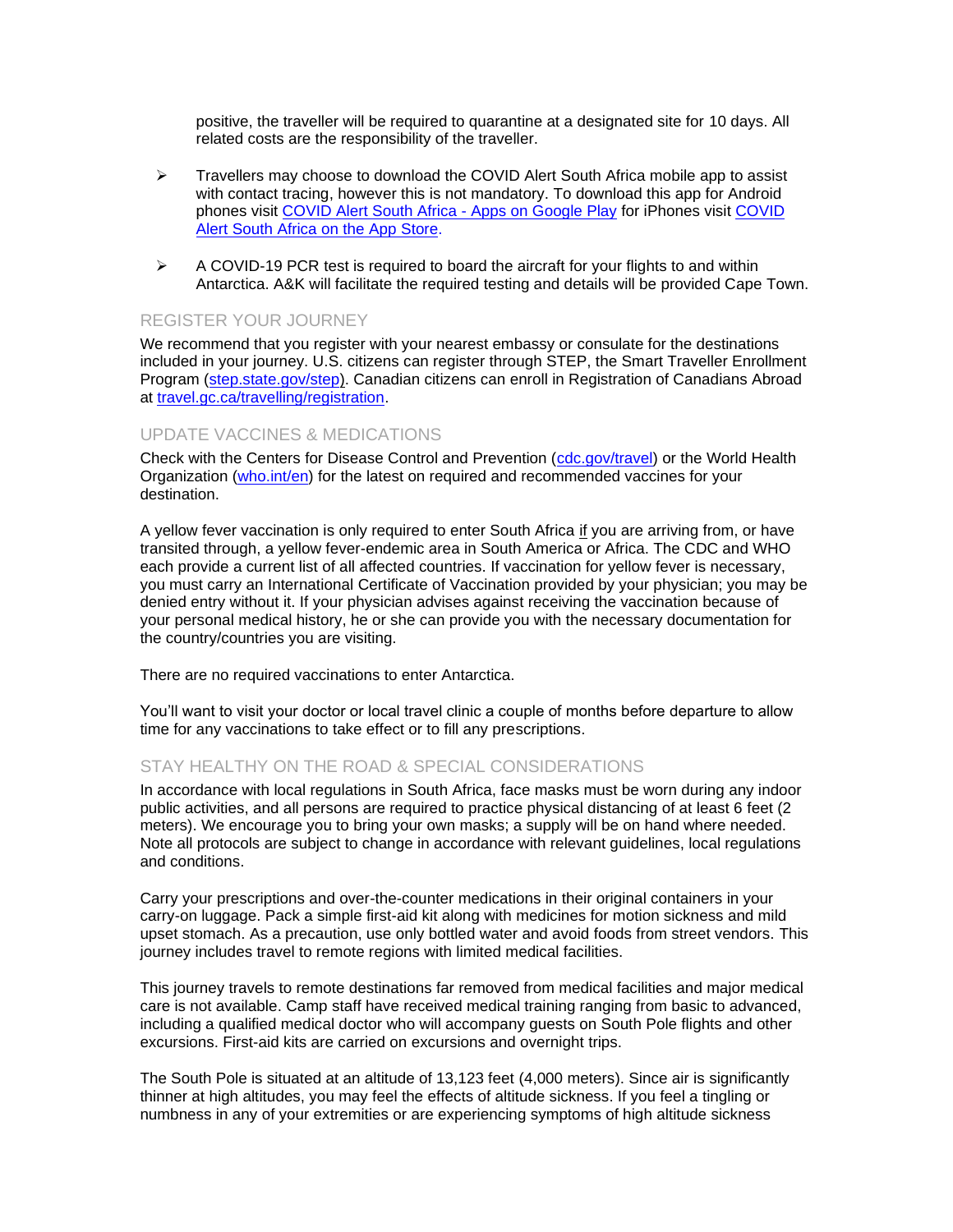(nausea, headache or dizziness and difficulty breathing normally) inform the doctor immediately – even in the middle of the night.

Furthermore, the flight to the South Pole from Whichaway Camp will be in an unpressurized plane at an altitude of approximately 9,842 – 13,123 feet (3,000 – 4,000 meters). A down jacket, Baffin boots and down pants will be provided for your use to stay warm in this extreme environment.

#### Emergency Evacuation Repatriation Insurance

Due to the remote locations, A&K requires guests to provide proof of a minimum of \$500,000 per person in emergency evacuation/repatriation insurance for this journey. A&K recommends insurance coverage to begin on December 11, 2022 and should not end until December 24, 2022. This ensures that you are covered throughout your time in Antarctica and in the case of an unforeseen change to flight times. Please ensure that the policy does not exclude the Antarctic region and covers the activities that will be undertaken, which may involve 'Adventure Sports' coverage. Carry proof of coverage with you when you travel.

### KEEP CONNECTED

While most smartphones work overseas, you might need to turn on international roaming service before you travel. Contact your carrier for information on coverage and voice and data plan options while travelling abroad.

In Antarctica, communication will be limited, and mobile phones will not work. Remote southern latitudes can significantly affect internet satellite reception and there may be internet blackouts for several days at a time in certain locations and at certain latitudes.

At Whichaway Camp you may purchase phone credit to use a satellite phone in camp. The fee is USD \$60 for 45 minutes (subject to change). Please notify staff in advance if you would like to make calls on the satellite phones when out of camp (at the South Pole, for example). If you choose to bring or rent your own satellite phone, the camp uses the Iridium satellite network so make sure you have an Iridium phone. If you choose to bring a satellite phone, please advise A&K at least one month prior to your arrival into Cape Town. (Customs and duty fees may apply depending on the value of the satellite phone.)

At Whichaway Camp, electricity comes from solar power and backup generators. Limited solar power/charging facilities are available.

### GETTING ONLINE

The Silo Hotel and many public places in Cape Town have Wi-Fi and you'll usually be able to stay connected throughout your time in South Africa.

Whichaway Camp has an Iridium dome satellite system to stay in communication by email with Cape Town and the Wolf's Fang runway. Guests may send and receive text-only emails via an iPad at camp. Availability of this service is limited.

### TIME ZONES

Many websites and smartphone apps allow you to check time zones for specific destinations. We recommend [timeanddate.com/worldclock.](https://www.timeanddate.com/worldclock/) Upon arrival, the time on most smartphones will automatically adjust to the local time.

| 9:00 a.m. in Destination   | <b>UTC</b> | <b>Continental</b><br>Europe | United<br>Kingdom | New York &<br><b>Ottawa</b> |
|----------------------------|------------|------------------------------|-------------------|-----------------------------|
| Cape Town, South Africa    | $+2$       | 8:00a.m.                     | 7:00 a.m.         | $2:00$ a.m.                 |
| Whichaway Camp, Antarctica | $+1$       | 9:00a.m.                     | 8:00a.m.          | 3:00 a.m.                   |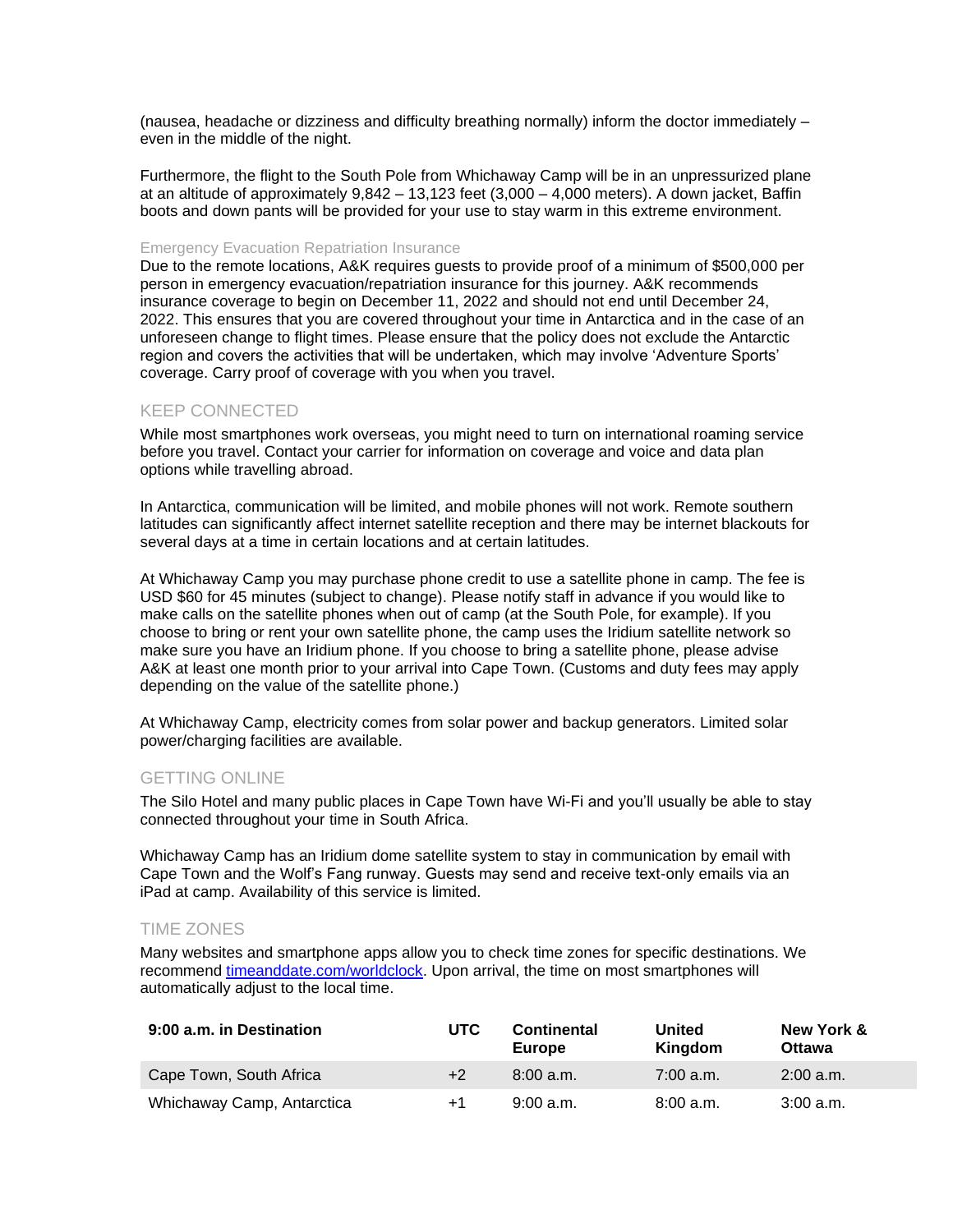# MONEY MATTERS

We recommend travelling with some cash and at least two different major credit cards, such as Visa and Mastercard, so you have backup if your card is not accepted or lost. Contact your bank and credit card companies to let them know where and when you'll be travelling, as well as confirm any foreign transaction fees. When carrying cash, try to travel only with recently issued currency in smaller denominations; many merchants overseas won't accept wrinkled or torn bills. Only exchange currency at authorized outlets such as currency exchanges, ATMs or hotels and save receipts as they may be required for exit.

In South Africa cash transactions should be made in South African rand. Major credit cards are widely accepted in Cape Town and access to ATMs is widespread.

Only cash is accepted at Whichaway Camp and the small souvenir shop at Amundsen-Scott South Pole Station. The recommended currency is the U.S. dollar.

### KEEP VALUABLES SECURE

We strongly recommend leaving valuables such as jewelry at home as A&K cannot be responsible. Use safes where available to secure valuable items such as passports, or else always carry them on your person.

Replacing a lost or stolen passport is much easier if you have a copy on hand. Pack a photocopy of your passport's personal information page with your luggage and keep a photo of it on your smartphone.

### WEATHER

We recommend [weather.com](http://www.weather.com/) to check the forecast for your journey.

|                            | <b>Average High</b><br><b>Dec</b> | <b>Average Low</b><br><b>Dec</b>   | <b>Average Days</b><br>w/Rain |
|----------------------------|-----------------------------------|------------------------------------|-------------------------------|
| Cape Town, South Africa    | 75°F / 23°C                       | $61^{\circ}$ F / 17 <sup>o</sup> C | $\tau$                        |
| Whichaway Camp, Antarctica | 28ºF / -2ºC                       | $12^{\circ}$ F / -11 $^{\circ}$ C  | 0                             |
| South Pole, Antarctica     | $-15^{\circ}$ F / $-26^{\circ}$ C | $-20^{\circ}$ F / $-29^{\circ}$ C  | 0                             |

Antarctica's weather and climate are influenced by its position, elevation, the amount of snow and ice covering the surface of the continent and the lack of precipitation. The climate also varies by region, and temperatures in the interior are far more extreme than coastal areas and the Antarctic Peninsula.

At Whichaway Camp on the coast of Droning Maud Land, humidity is low and when wearing appropriate clothing it often does not feel cold. High winds dramatically lower temperatures particularly at night.

Temperatures at the South Pole drop considerably, although it tends to be much less windy.

### INTERNAL AIR & BAGGAGE RESTRICTIONS

Please be aware that flying to one of the most remote locations in the world is a complicated process and your safety is our primary concern. Flights are dependent on weather and delays, last-minute changes to the schedule, and on rare occasions, a change of aircraft type are a possibility.

Flights between Cape Town, South Africa and Wolf's Fang, Antarctica are flown in a Gulfstream 550.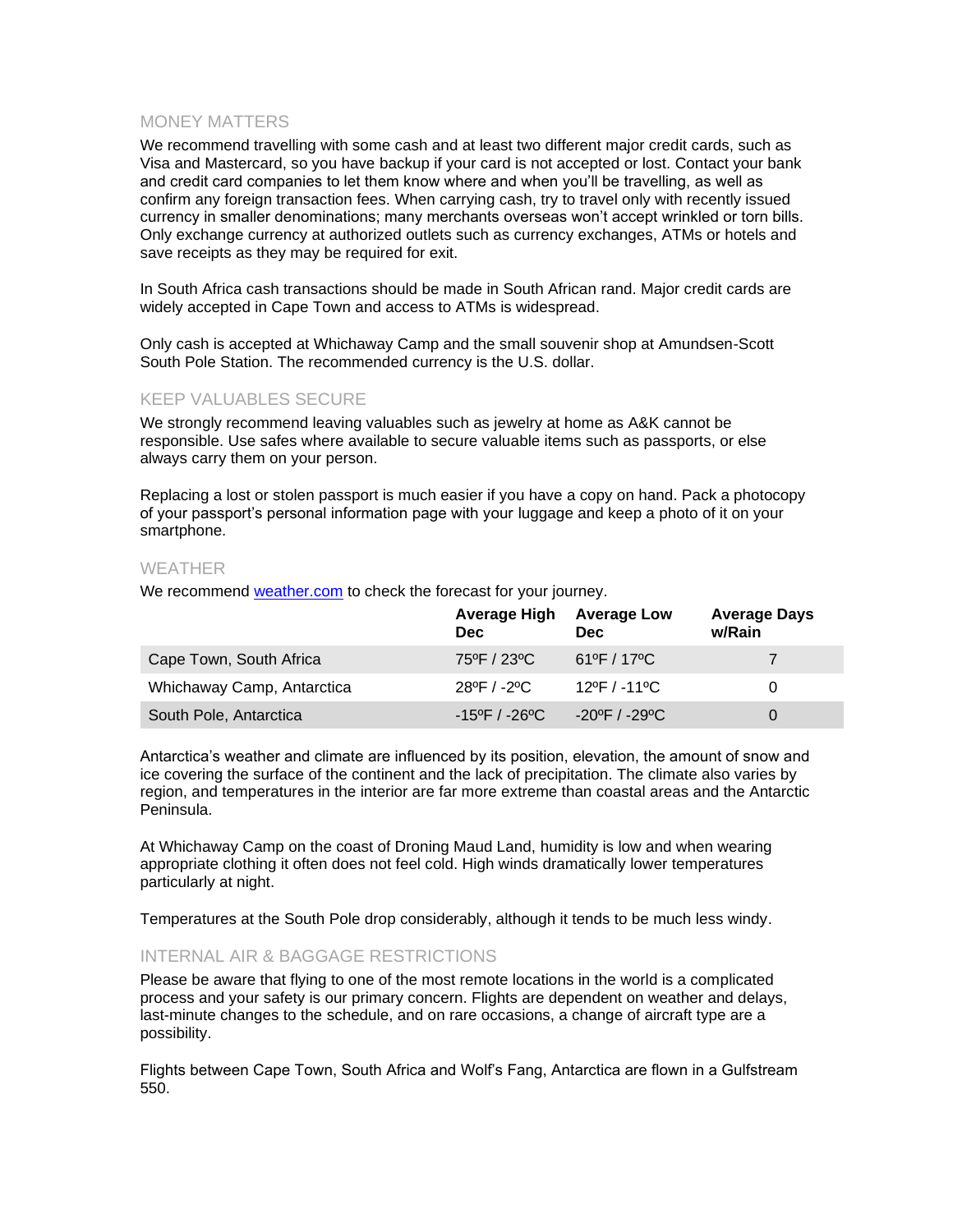All internal flights within Antarctica are flown in an aircraft called the BT-67 Basler, which is powered by a turbo propeller. These aircraft are specifically designed and equipped for Antarctic conditions. They are functional with emphasis on reliability, durability and safety, as opposed to luxury. You will be flying in the same conditions as Antarctic scientists and explorers and seeing the continent as they do. The aircraft are supplied with toilets and survival bags, including tents, sleeping gear and food.

On local charter flights during the course of this journey, participants are limited to 48 pounds (22 kilograms) of checked luggage. Small carry-ons should be limited to one per person and weighing not more than 15 pounds (7 kilograms). Due to the limited hold space on the jet, duffel bags with wheels are not allowed. As a convenience, A&K will provide each guest with a complimentary, custom-designed A&K duffel. This bag is specifically crafted to meet airline standards.

### PACKING LIST

While in Cape Town, the typical attire on A&K journeys is relaxed and informal during the day. Choose versatile, casual clothing that can be layered if the weather (or level of air-conditioning) requires. Smart casual is appropriate for most evenings.

### Safe Travel Essentials

Be sure to bring personal protective equipment (PPE), including face masks, travel-sized hand sanitizer with at least 60% alcohol, facial tissues and disinfecting wipes or spray.

Be sure to bring a global travel adapter set with you to recharge your electronics. You can purchase a global travel adapter and many items on our packing list through A&K's Travel Store at [usa.thetraveloutfitter.com.](https://usa.thetraveloutfitter.com/)

Please use the provided A&K luggage tags, even if your bags already have ID tags. This makes it easier for A&K staff to collect and manage your luggage for you.

During your journey in Antarctica and the South Pole, it is imperative that you dress in technical clothing that is specifically created for extreme conditions. Expedition staff will check all of you gear to ensure you are fully equipped. At approximately 120 days prior to departure, A&K will be providing you with a gear kit list and order forms. Pre-ordered items will be distributed at a briefing held in Cape Town on the second day of your journey. You will have the opportunity to try on and exchange items if necessary. Payment for items should be made at this time by credit card or in cash (South African rand).

### Clothing and Equipment Provided for Temporary Use

- $\Box$  1 heavy, insulated down jacket (a warm over jacket for cold days)
- $\Box$  1 heavy, insulated down pants (for people feeling especially cold, or for the South Pole flight)
- $\Box$  1 over mitt (warm mittens, provided when necessary)
- $\Box$  1 pair Baffin boots (rated -100 degrees, warm and comfortable, used for walking and crosscountry skiing)

### Expedition Wear — Outer Layer

- □ Windproof and water-resistant hooded jacket
- □ Windproof and water-resistant winter pants
- $\Box$  6 pairs of high thermal socks

### Expedition Wear — Mid Layer

- □ Insulated jacket
- $\Box$  1-2 thin fleece jackets
- □ Fitted fleece pants/tights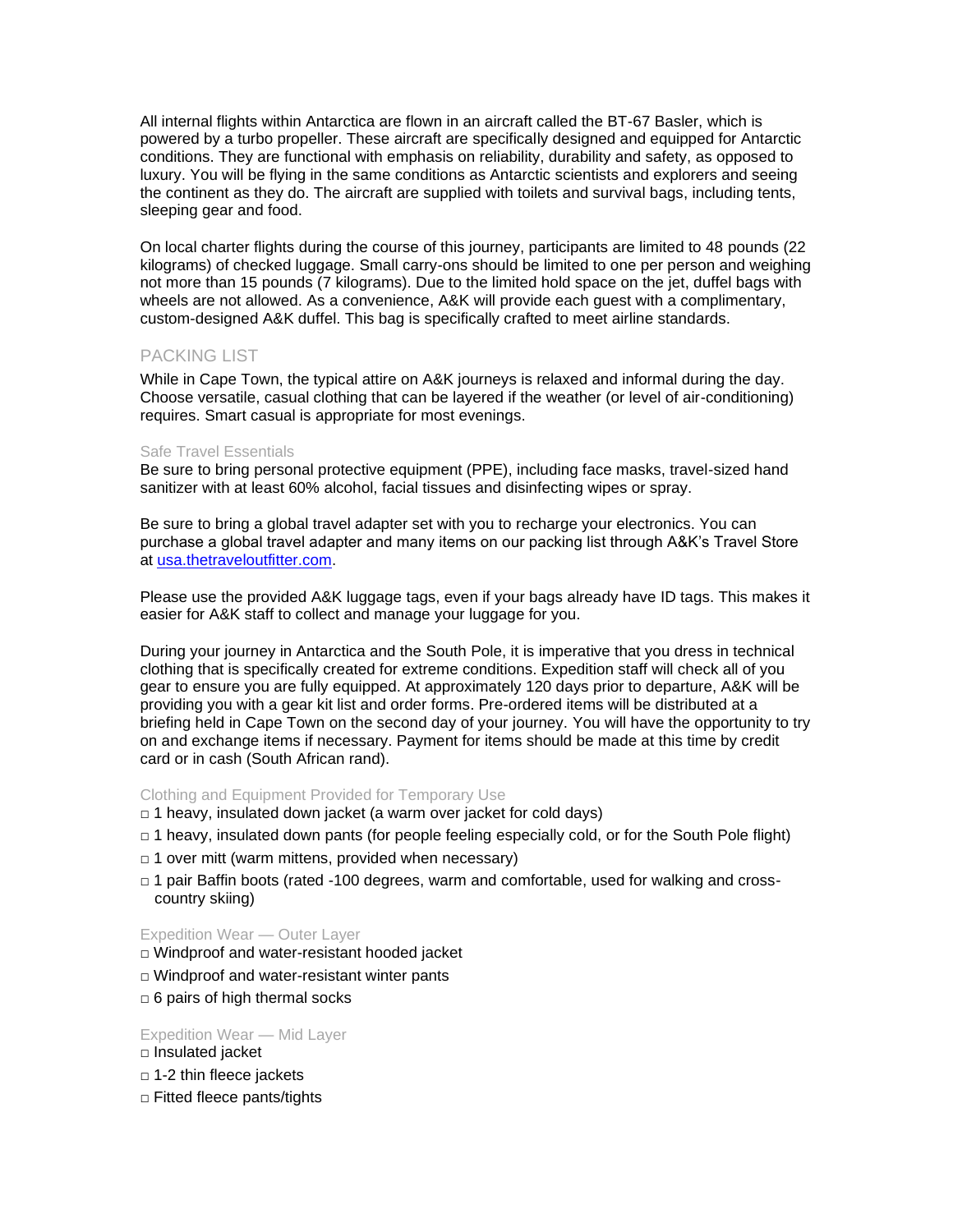#### Expedition Wear — Base Layer

- $\Box$  3 thermal tops
- □ 2 thermal pant/leggings

### Expedition Wear — Accessories

- □ Small backpack (33 liter)
- □ Pair of lightweight, mountain/trekking boots with sturdy soles
- $\Box$  6 pairs of thermal sock liners
- □ 1 beanie (polypropylene or wool ski cap)
- □ 1 brimmed sun hat with draw-cord
- $\Box$  1 tube-style scarf (balaclava)
- □ 1-2 pairs glove liners
- $\Box$  1 pair mid-weight gloves (fleece-lined)
- $\Box$  1 pair waterproof insulated gloves
- □ Extra pair of ski mittens or gloves
- □ Goggles (100 UV protection)
- □ Sunglasses (100 UV protection)
- □ Sunscreen (high SPF of 30 or higher)
- □ Optional: Hand and foot warmers. Guides carry hand, feet, and body warmers in case of extreme weather.

#### Non-Expedition Wear

- □ Casual summer-weather outfit for daytime Cape Town
- □ Smart casual evening outfit for Cape Town
- □ 1-2 pairs of warm casual trousers to wear under snow pants (Expedition Stretch fabric, wool, or corduroy fabric work well)
- □ 1 warm woolen sweater
- □ 1-2 warm turtlenecks or long-sleeved tops/shirts (Expedition Stretch fabric, wool, or corduroy fabric work well)
- $\Box$  Personal garments including thermal or silk long underwear
- □ Sleepwear
- $\Box$  Pair of comfortable walking shoes with low or no heels

### Miscellaneous Items

- □ Original COVID-19 vaccine certificate
- □ Valid driver's license for Cobra driving experience scheduled on December 12 in Cape Town.
- □ Photography equipment: Batteries (lithium batteries recommended for longer life), memory cards, charging cables. A waterproof case or sealable plastic bags and lens brush are also recommended.
- □ Aspirin/pain relievers
- □ Antacids/laxatives/anti-diarrhea medicine/motion sickness tablets
- □ Moisturizing cream and lip balm
- □ Personal toiletries (Biodegradable soap, shampoo and conditioner provided in camp; electrical system in camp cannot support hairdryers)
- □ If you wear glasses or contact lenses consider bringing an extra pair; contact lens solution
- $\Box$  Prescription medications and copy of prescriptions
- □ First aid kit including Band-Aids and moleskin
- $\Box$  Slippers (for comfort after a long day of activities)
- □ Ziplock bags for camera equipment, wet or dirty clothes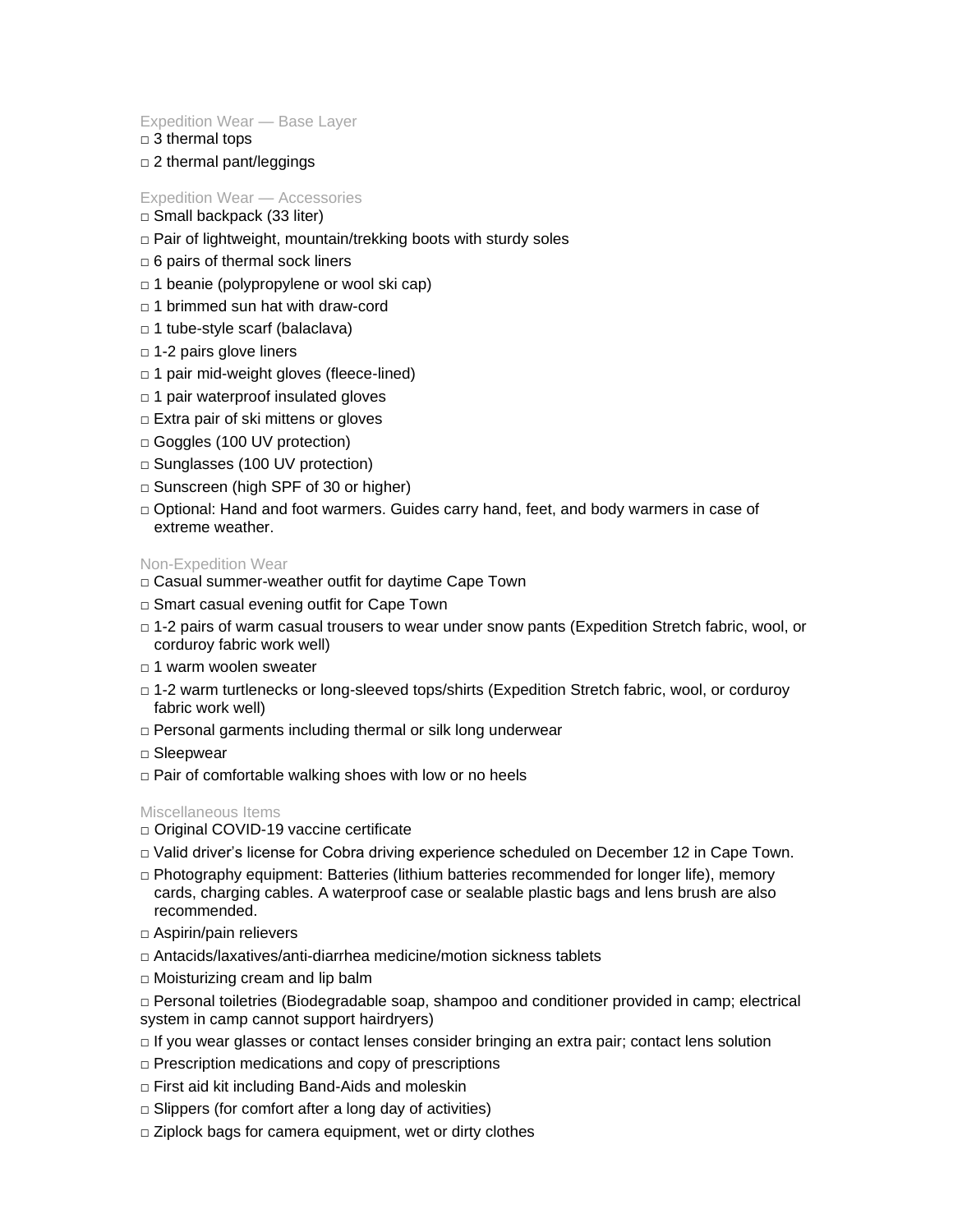□ Personal electronics and chargers; global travel adapter

### SMART SHOPPING

Opportunities for shopping on this journey are limited to your stay in Cape Town and the small souvenir shop at Amundsen-Scott South Pole Station.

Consult the local customs authority [\(cbp.gov](http://www.cbp.gov/) in the U.S. and travel.gc.ca in Canada) for information on what you can bring back and duty taxes. Keep receipts and items together.

# PHOTOGRAPHY ETIQUETTE

Be sure to ask permission before taking pictures of local people, including small children. Extreme care should be used when photographing wildlife in order not to cause any disturbance to a single animal, or group of animals.

Note that photography is not permitted in some locations; it is usually clearly marked. If in doubt, ask your Tour Manager to avoid having your camera confiscated.

#### Batteries in Cold Climates

Battery life is greatly reduced in cold weather. It is recommended that you keep your mobile phone in an inner pocket of your parka and avoid taking it out in frigid temperatures. For your digital camera, bring two sets of rechargeable batteries and a charger. During outings, a set of spare batteries should be carried in an inside pocket to keep them as warm as possible. If you have a small camera, attach it to a lanyard so you can carry it under your parka.

### TIPS ON TIPPING

As a convenience, all gratuities are included. Any additional gratuities that you may choose to present to specific members of your tour staff are left to your personal discretion.

### LIFE IN WHICHAWAY CAMP

Whichaway Camp is comprised of seven individual sleeping pods. Each sleeping pod is heated and features en-suite wash area (sink with thermos of hot and cold water) and toilet facility. Sleeping pods may be configured as twin or double. Hot water bottles are provided on request.

A separate shower pod which houses three shower cubicles, and two toilets is located near the main lounge and kitchen area. Hot water is provided by a solar water with a back-up gas heater for cloudy days. "Grey-water" produced in camp is treated and it is necessary to keep the impact in the environment to a minimum. The shower is open daily; however, please be mindful of the amount of water you use as every drop is hand pumped from a lake and after it is used, the water is filtered through a custom-built unit.

There are also three large, interconnected communal pods, including a dining room, library, and lounge, which are always open for guest use.

Three hot meals are served daily in the dining room. Hot and cold beverages, including a selection of soft drinks, and snacks are also available throughout the day. A selection of spirits, as well as red and white wines, are available in camp. While alcohol is provided at lunch and dinner in camp, please be aware that alcohol exacerbates the effects of the cold at high altitudes. Additionally, pathways to individual pods are rocky and need to be navigated with caution to avoid danger from injury or slipping.

Sleeping pods and the communal lounge and library provide electricity for charging cameras, laptops, and other tech devices. Electrical power in comes from solar panels and back-up generators.